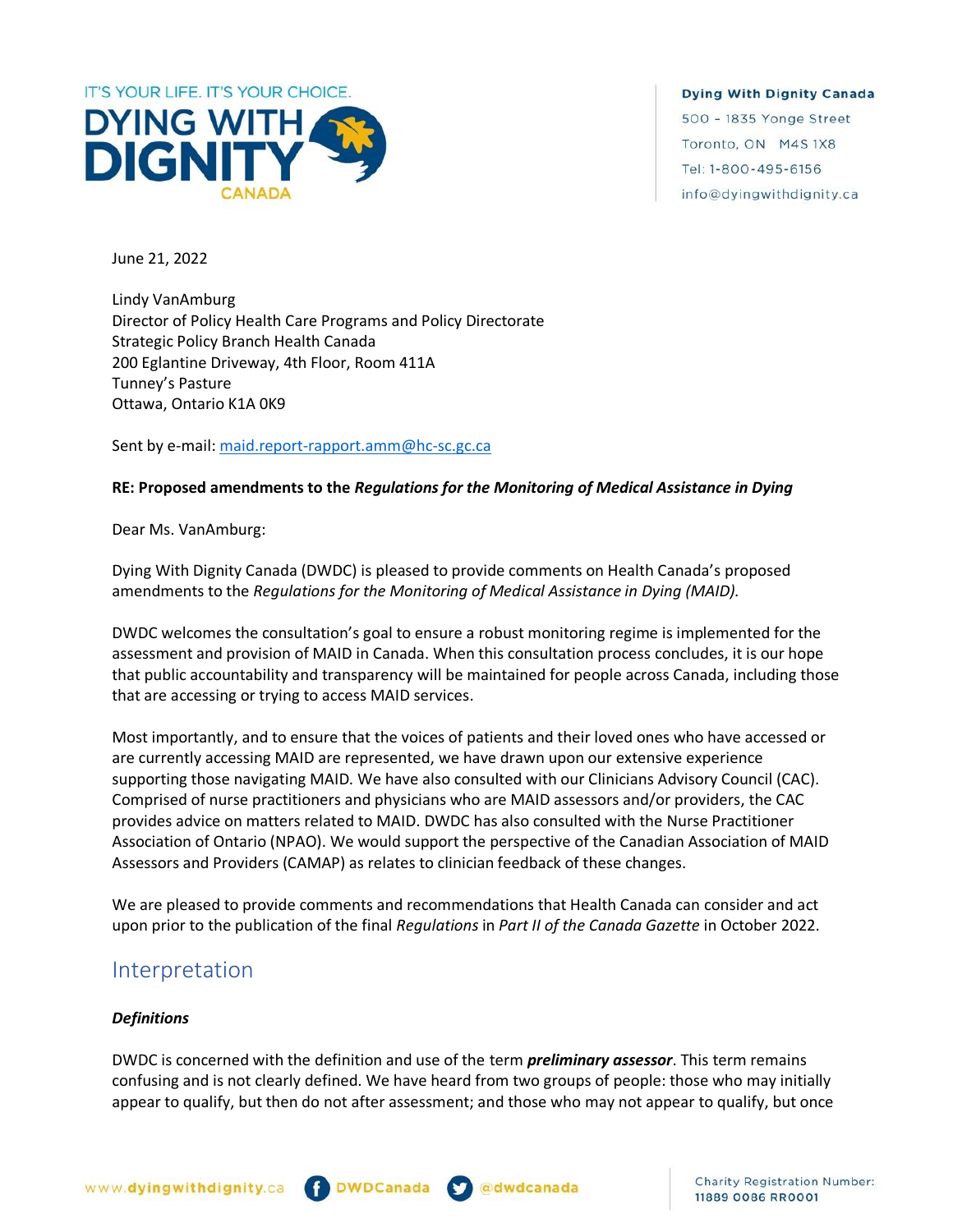

an assessment is complete, do qualify. The inability to be formally assessed because of a preliminary assessment is a significant concern and may create a barrier to access. The use of a term such as *triage* may be more appropriate. In some areas, we understand that assessments are not available to all requesting them due to a lack of clinicians prepared to see track 2 patients, for example. This is not a result of ineligibility but an inability to locate an assessor or provider.

### **Recommendations:**

**1) Further define the term "preliminary assessor" and consider using the term "triage" to ensure that access to a MAID assessment is maintained for those who request it.**

## Provision of Information

## Practitioners and Other Persons

## *Section 4 of the Regulations has been repealed*

The rights of clinicians who conscientiously object to assessing for or providing MAID are well protected in Canada. We continue to hear from individuals who do not receive information about end-of-life options or transfer of care on a timely basis. Removing the requirement for clinicians to report on their referral or transfer of care removes the requirement that they act in a timely manner. This does *not*  protect or ensure timely information or access for people who are trying to understand their end-of-life choices.

## *Ineligibility*

As noted above, we are concerned about the potential for preliminary assessments to disqualify people who may be eligible for MAID if assessed.

#### **Recommendations:**

**1) Do not repeal Section 4 of the Regulations or alternatively, require that the data currently in Schedule 2 be otherwise collected.**

# Collection of Information

*Information respecting the race or indigenous identity of persons who have made a request, and any disability of those persons, if they consent to providing that information, and sex at birth and gender identity.*



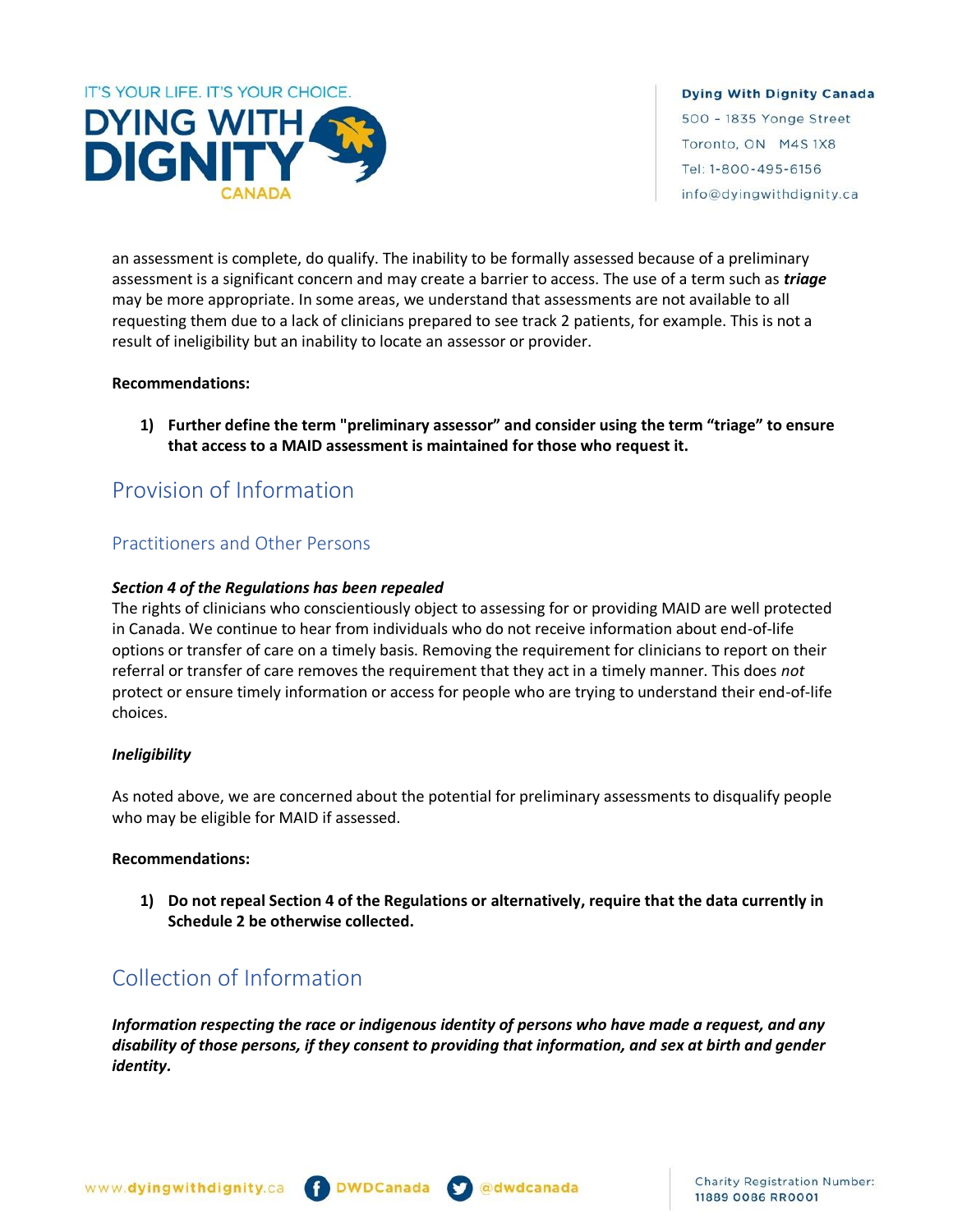

DWDC's primary concern with the proposed regulatory changes is around how the new requirement to collect data related to gender identity, race, indigenous identity, and disability of persons requesting MAID will be fulfilled. We share Health Canada's view that it will help determine whether the presence of individual or systemic inequality exists within the context of how MAID is delivered and believe this sensitive and personal information needs to be provided by the person (the patient), not the clinician.

Clinicians have expressed concerns around assigning answers for personal questions on the form. For example, they noted that they would feel uncomfortable trying to retrieve such information during the preliminary phase – the most sensitive part – of the MAID process. It must be the individual – not the clinician – that provides these personal details. The clinician cannot and should not be responsible to assign these types of answers.

Further, people should be able to answer these sensitive and personal questions themselves through an electronic survey. As this data is not collected in all areas of health care, the person who is being assessed for MAID should have the ability to say on the form "choose not to answer."

The additional questions considered about disability and disability supports may be problematic. One clinician noted that it is already an ambiguous question to answer and without good data, is difficult to use well in research. In addition, people with disabilities may not consider themselves to be part of the "disability community."

DWDC was disappointed not to see a requirement to report on persons forced to transfer from a nonsupporting institution. This potential infringement on a person's right to have an assisted death if they are eligible causes very real and increased suffering and is something which should be closely monitored.

## **Recommendations:**

- **1) Ensure that the person requesting MAID – not the clinician – answers questions related to gender identity, race, Indigenous identity, and disability.**
- **2) Require the collection of data that identifies people who are forced to transfer from a nonsupporting institution in order to received MAID.**

## Administrative Burden

At the outset, it is important to note that training, support materials, and individual support will help to ease the transition and ensure that clinicians feel equipped to meet the new requirements. While clinicians would welcome these tools, this will not resolve the adverse impact and administrative burden caused by increased time and costs of proposed regulatory changes.



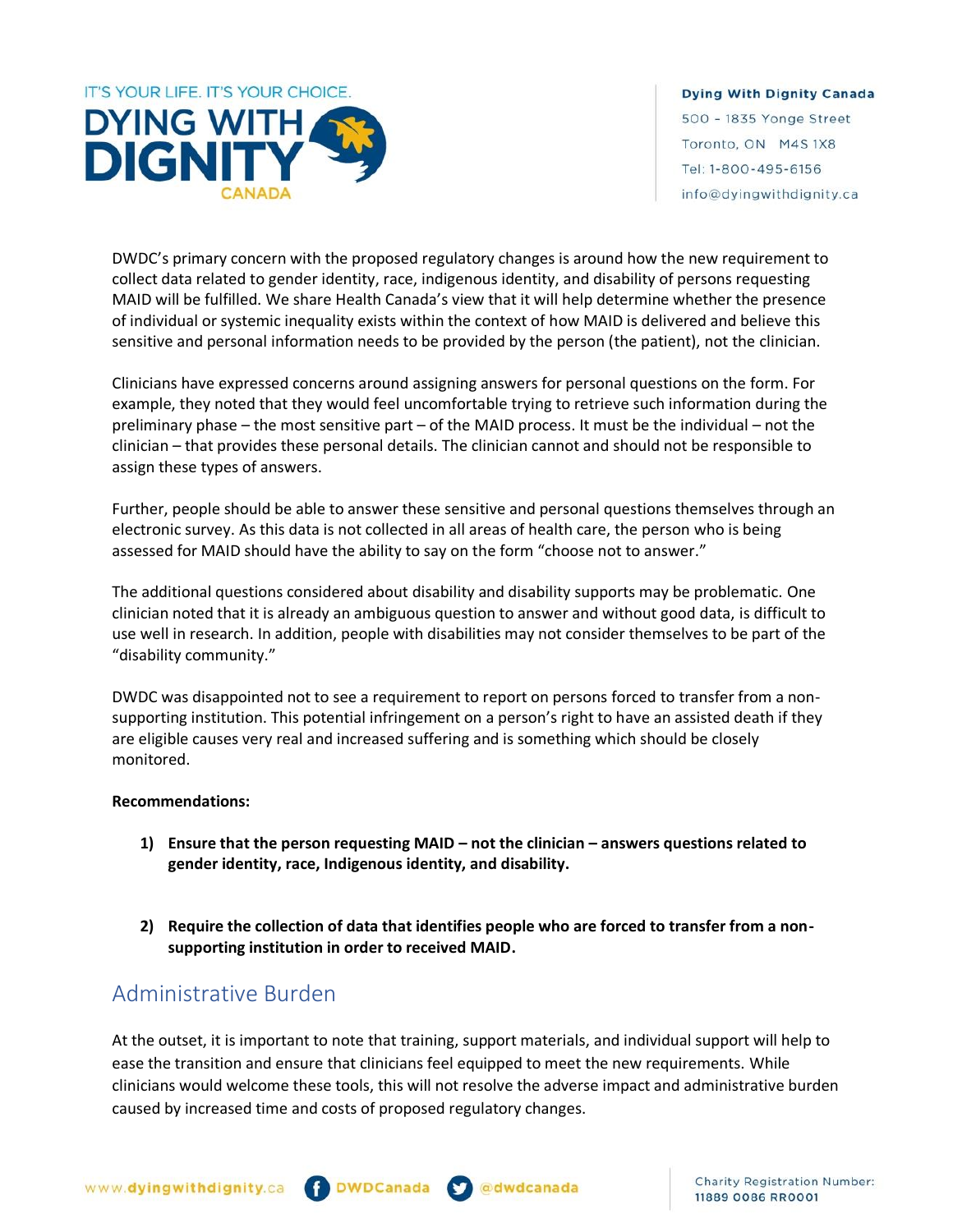

We know that many clinicians are already overwhelmed. DWDC has been informed that the new administrative burden may dissuade some assessors from continuing to assess for or provide MAID. Reporting is already a barrier to participation in MAID – with the increased requirements and the risk of prosecution, it will be challenging to maintain and recruit clinicians. This will negatively impact access for people across Canada seeking MAID services. Therefore, DWDC recommends that Health Canada consider additional steps to reduce the amount of time it takes to complete the reporting process., ensuring that person-centred care is maintained.

This problem is particularly critical for Nurse Practitioners (NPs), many of whom are already challenged by the inability to be paid for their assessments and MAID provisions. The new reporting requirements will increase the financial burden on those clinicians.

The requirement that clinicians follow a track 2 patient for two years may be difficult. The MAID assessor or provider may not be the clinician who is most responsible for a patient – the additional burden of attempting to follow these patients may again impact the ability of clinicians to assess or provide MAID and may further discourage recruiting efforts, particularly for clinicians to support track 2 patients.

## **Recommendations:**

- **1. That Health Canada consider additional steps to reduce the amount of time it takes to complete the reporting process.**
- **2. That the federal government work with its provincial and territorial partners to find ways to lessen these costs on MAID practitioners and assessors, especially NPs, by providing reasonable administrative support through targeted funding.**

## Remuneration for Nurse Practitioners

While not directly related to Health Canada's proposed amendments to the *Regulations for the Monitoring of Medical Assistance in Dying (MAID)*, the lack of fair and equitable remuneration is an issue that is facing NPs across Canada and is increasingly impacting accessibility and care for people seeking MAID. The increased reporting demands will further exasperate this significant issue and the continued lack of remuneration means that NPs, who could provide more care in this area, are unable to do so. This creates a domino effect, placing the burden on those clinicians that can be remunerated for their work, and does not take advantage of or allow the participation of the many willing and able NPs who could step forward.